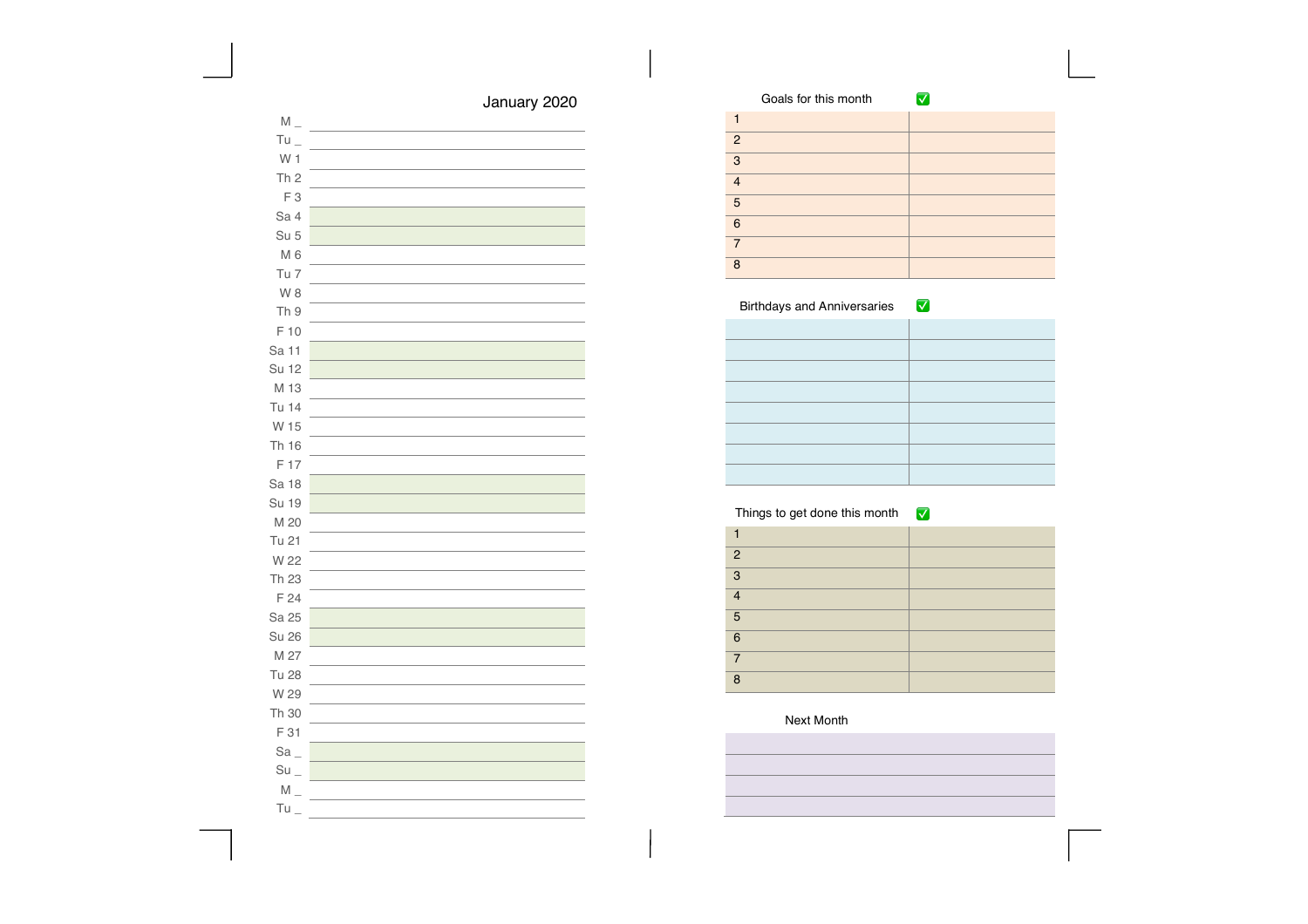# February 2020

| $M_{-}$           |  |
|-------------------|--|
| $Tu_{-}$          |  |
| $W_{-}$           |  |
| $Th_$             |  |
| $F_{\perp}$       |  |
| Sa 1              |  |
| Su <sub>2</sub>   |  |
| M <sub>3</sub>    |  |
| Tu 4              |  |
| W 5               |  |
| Th <sub>6</sub>   |  |
| F 7               |  |
| Sa 8              |  |
| Su 9              |  |
| M 10              |  |
| Tu 11             |  |
| W 12              |  |
| Th 13             |  |
| F 14              |  |
| Sa 15             |  |
| <b>Su 16</b>      |  |
| M 17              |  |
| <b>Tu 18</b>      |  |
| W 19              |  |
| Th 20             |  |
| F <sub>21</sub>   |  |
| Sa 22             |  |
| Su 23             |  |
| M 24              |  |
| Tu 25             |  |
| W 26              |  |
| Th 27             |  |
| F 28              |  |
| Sa 29             |  |
| $Su$ <sub>-</sub> |  |
| $M_{-}$           |  |
| $Tu_$             |  |

|                | Goals for this month |  |
|----------------|----------------------|--|
|                |                      |  |
| $\overline{2}$ |                      |  |
| 3              |                      |  |
| $\overline{4}$ |                      |  |
| 5              |                      |  |
| 6              |                      |  |
| $\overline{7}$ |                      |  |
| 8              |                      |  |

### Birthdays and Anniversaries **V**

### Things to get done this month ✅

| $\overline{2}$  |  |
|-----------------|--|
| $\overline{3}$  |  |
| $\overline{4}$  |  |
| 5               |  |
| $6\phantom{1}6$ |  |
| $\overline{7}$  |  |
| $\mathsf{R}$    |  |
|                 |  |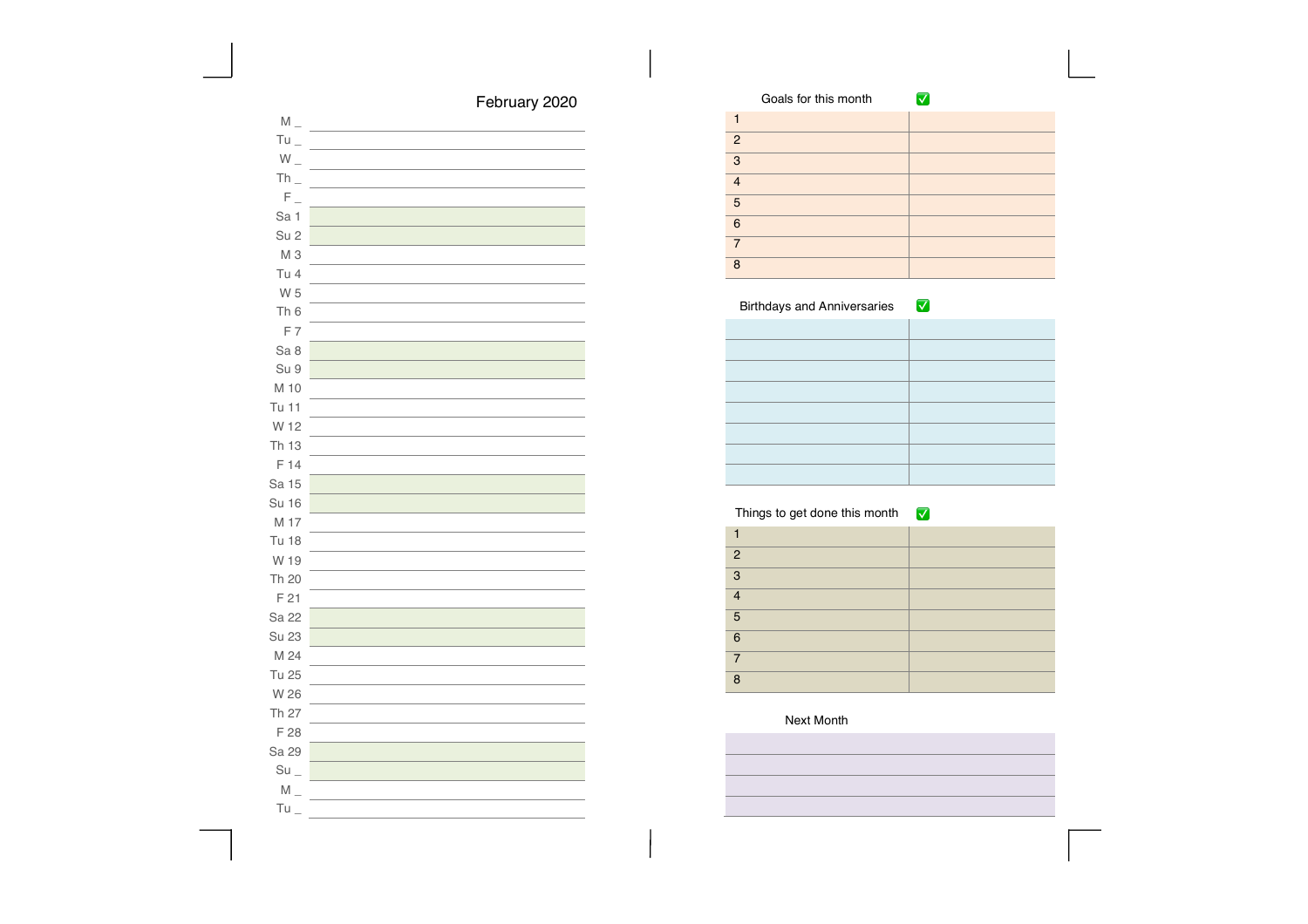| March 2020 |  |
|------------|--|
|------------|--|

| $M_{-}$         |  |
|-----------------|--|
| $Tu_{-}$        |  |
| $W_{-}$         |  |
| $Th_$           |  |
| $F_{\perp}$     |  |
| $Sa_$           |  |
| Su 1            |  |
| M <sub>2</sub>  |  |
| Tu 3            |  |
| W 4             |  |
| Th <sub>5</sub> |  |
| F6              |  |
| Sa 7            |  |
| Su 8            |  |
| M 9             |  |
| Tu 10           |  |
| W 11            |  |
| Th 12           |  |
| F 13            |  |
| Sa 14           |  |
| Su 15           |  |
| M 16            |  |
| Tu 17           |  |
| W 18            |  |
| Th 19           |  |
| F 20            |  |
| Sa 21           |  |
| <b>Su 22</b>    |  |
| M 23            |  |
| Tu 24           |  |
| W 25            |  |
| Th 26           |  |
| F 27            |  |
| Sa 28           |  |
| Su 29           |  |
| M 30            |  |
| Tu 31           |  |

|                | Goals for this month |  |
|----------------|----------------------|--|
|                |                      |  |
| 2              |                      |  |
| 3              |                      |  |
| $\overline{4}$ |                      |  |
| 5              |                      |  |
| 6              |                      |  |
| 7              |                      |  |
| 8              |                      |  |

### Things to get done this month ✅

| $\overline{2}$ |  |
|----------------|--|
| 3              |  |
| $\overline{A}$ |  |
| 5              |  |
| 6              |  |
| 7              |  |
| $\mathsf{R}$   |  |
|                |  |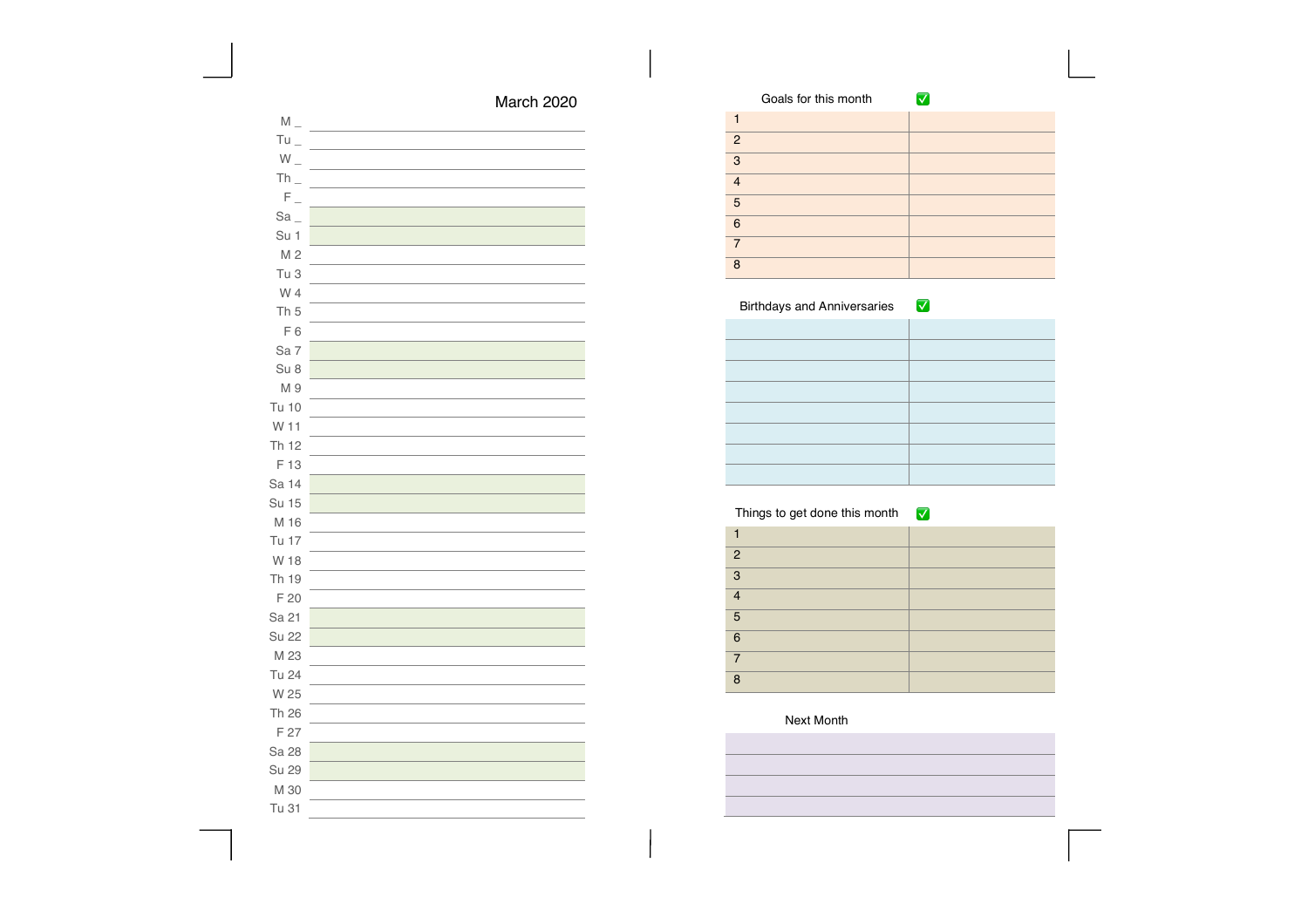| $M_{-}$           |  |
|-------------------|--|
| $Tu_{-}$          |  |
| W 1               |  |
| Th <sub>2</sub>   |  |
| F <sub>3</sub>    |  |
| Sa 4              |  |
| Su 5              |  |
| M <sub>6</sub>    |  |
| Tu 7              |  |
| W <sub>8</sub>    |  |
| Th 9              |  |
| F 10              |  |
| Sa 11             |  |
| Su 12             |  |
| M 13              |  |
| Tu 14             |  |
| W 15              |  |
| Th 16             |  |
| F 17              |  |
| Sa 18             |  |
| <b>Su 19</b>      |  |
| M 20              |  |
| Tu 21             |  |
| W 22              |  |
| Th 23             |  |
| F 24              |  |
| Sa 25             |  |
| <b>Su 26</b>      |  |
| M 27              |  |
| <b>Tu 28</b>      |  |
| W 29              |  |
| Th 30             |  |
| $F_{-}$           |  |
| $Sa_{-}$          |  |
| $Su$ <sub>-</sub> |  |
| $M_{-}$           |  |
| $Tu_{-}$          |  |

|                | Goals for this month |  |
|----------------|----------------------|--|
|                |                      |  |
| 2              |                      |  |
| 3              |                      |  |
| $\overline{4}$ |                      |  |
| 5              |                      |  |
| 6              |                      |  |
| $\overline{7}$ |                      |  |
| 8              |                      |  |

### Things to get done this month ✅

| $\overline{2}$  |  |
|-----------------|--|
| $\overline{3}$  |  |
| $\overline{4}$  |  |
| 5               |  |
| $6\phantom{1}6$ |  |
| $\overline{7}$  |  |
| $\mathsf{R}$    |  |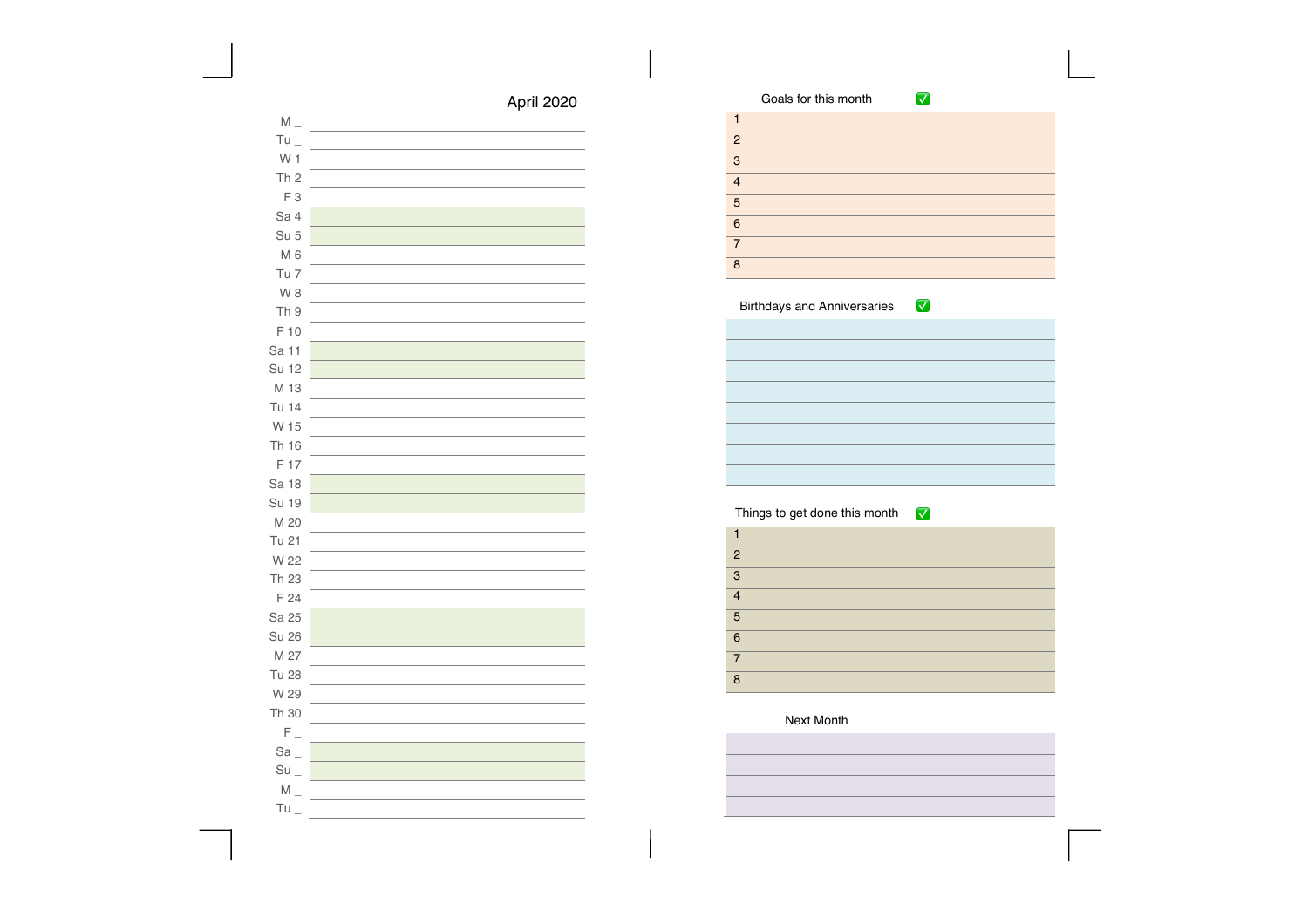| May 2020 |  |
|----------|--|
|----------|--|

| $M_{-}$         |  |
|-----------------|--|
| $Tu_{-}$        |  |
| $W_{-}$         |  |
| $Th_$           |  |
| F <sub>1</sub>  |  |
| Sa <sub>2</sub> |  |
| Su 3            |  |
| M 4             |  |
| Tu <sub>5</sub> |  |
| W <sub>6</sub>  |  |
| Th <sub>7</sub> |  |
| F <sub>8</sub>  |  |
| Sa 9            |  |
| <b>Su 10</b>    |  |
| M 11            |  |
| Tu 12           |  |
| W 13            |  |
| Th 14           |  |
| F 15            |  |
| Sa 16           |  |
| Su 17           |  |
| M 18            |  |
| Tu 19           |  |
| W 20            |  |
| Th 21           |  |
| F 22            |  |
| Sa 23           |  |
| Su 24           |  |
| M 25            |  |
| <b>Tu 26</b>    |  |
| W 27            |  |
| Th 28           |  |
| F 29            |  |
| Sa 30           |  |
| Su 31           |  |
| $M_{-}$         |  |
| $Tu_{-}$        |  |

|                | Goals for this month |  |
|----------------|----------------------|--|
|                |                      |  |
| 2              |                      |  |
| 3              |                      |  |
| $\overline{4}$ |                      |  |
| 5              |                      |  |
| 6              |                      |  |
| 7              |                      |  |
| $\mathsf{R}$   |                      |  |

### Things to get done this month ✅

| $\overline{2}$  |  |
|-----------------|--|
| $\overline{3}$  |  |
| $\overline{4}$  |  |
| 5               |  |
| $6\phantom{1}6$ |  |
| $\overline{7}$  |  |
| $\mathsf{R}$    |  |
|                 |  |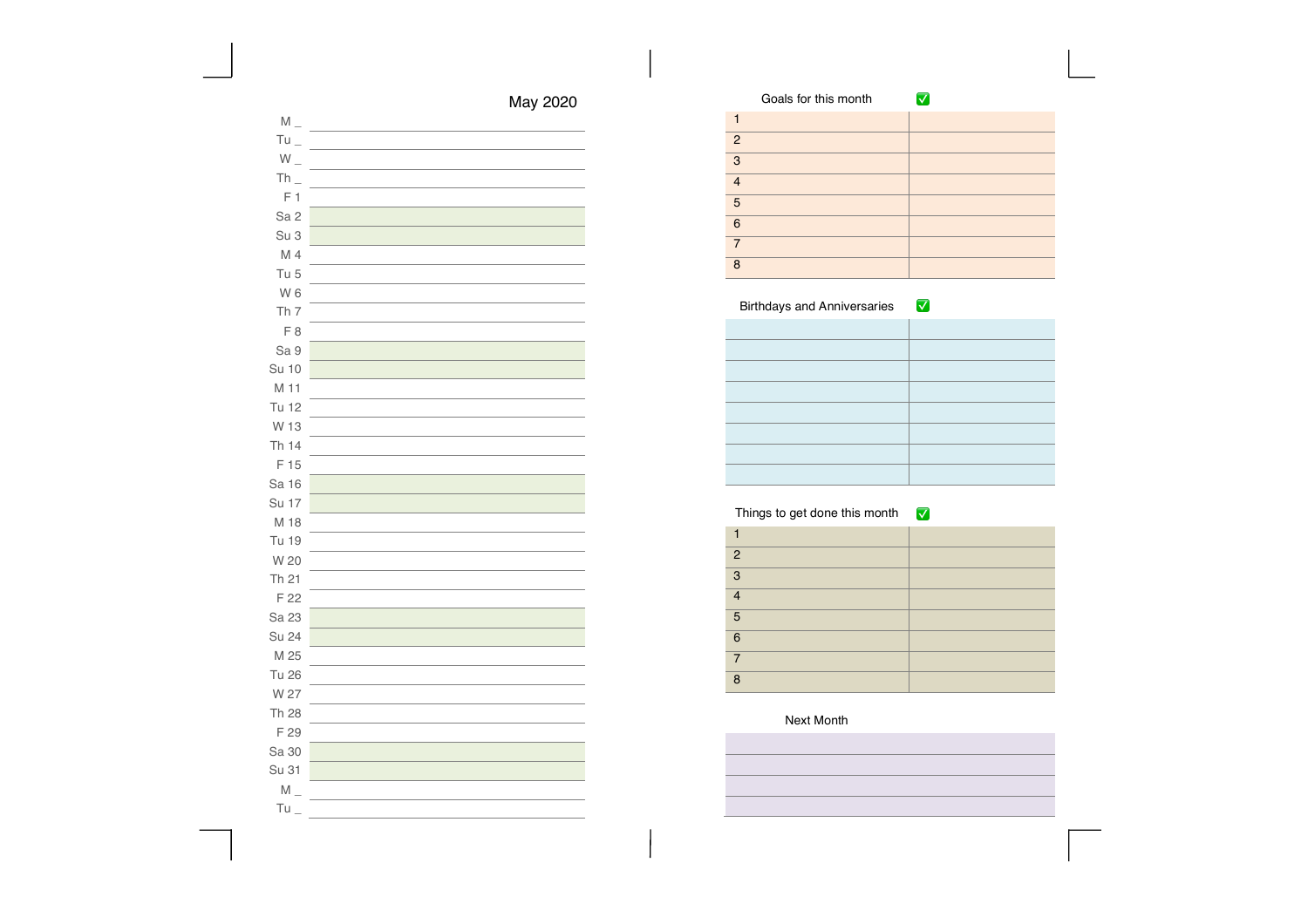| M 1               |  |
|-------------------|--|
| Tu <sub>2</sub>   |  |
| W <sub>3</sub>    |  |
| Th4               |  |
| F <sub>5</sub>    |  |
| Sa 6              |  |
| Su 7              |  |
| $M_8$             |  |
| Tu 9              |  |
| W 10              |  |
| Th 11             |  |
| F 12              |  |
| Sa 13             |  |
| Su 14             |  |
| M 15              |  |
| <b>Tu 16</b>      |  |
| W 17              |  |
| Th 18             |  |
| F 19              |  |
| Sa 20             |  |
| Su 21             |  |
| M 22              |  |
| Tu 23             |  |
| W 24              |  |
| Th 25             |  |
| F 26              |  |
| Sa 27             |  |
| <b>Su 28</b>      |  |
| M 29              |  |
| Tu 30             |  |
| $W_{-}$           |  |
| $Th_$             |  |
| $F_{\perp}$       |  |
| $Sa_{-}$          |  |
| $Su$ <sub>-</sub> |  |
| $M_{-}$           |  |
| Tu                |  |
|                   |  |

|                | Goals for this month |  |
|----------------|----------------------|--|
|                |                      |  |
| 2              |                      |  |
| 3              |                      |  |
| $\overline{4}$ |                      |  |
| 5              |                      |  |
| 6              |                      |  |
| $\overline{7}$ |                      |  |
| 8              |                      |  |

### Things to get done this month ✅

| $\overline{2}$  |  |
|-----------------|--|
| $\overline{3}$  |  |
| $\overline{4}$  |  |
| 5               |  |
| $6\phantom{1}6$ |  |
| $\overline{7}$  |  |
| $\mathsf{R}$    |  |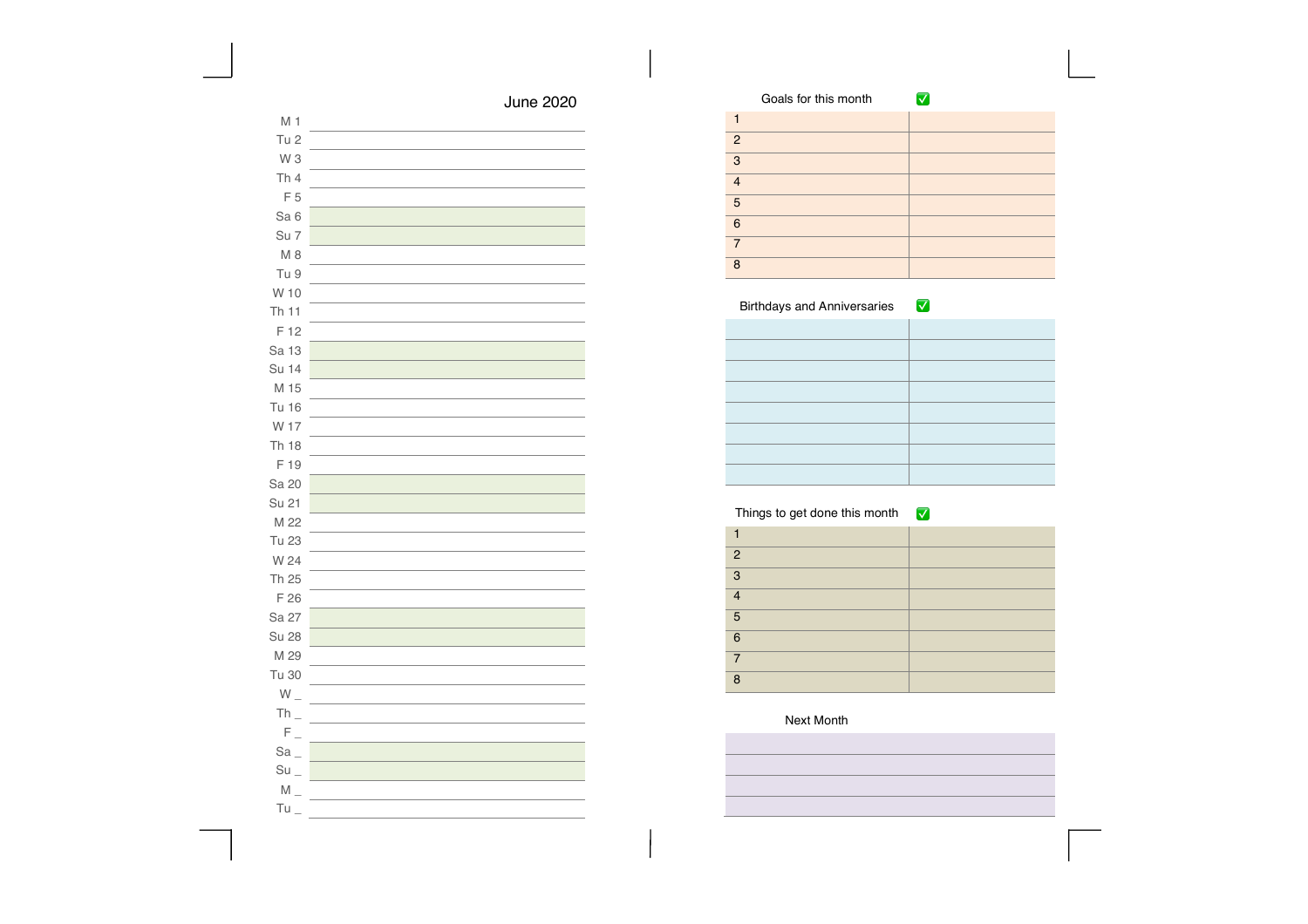| $M_{-}$                        |  |
|--------------------------------|--|
| $Tu_{-}$                       |  |
| W 1                            |  |
| Th <sub>2</sub>                |  |
| $F_3$                          |  |
| Sa 4                           |  |
| Su 5                           |  |
| $M_6$                          |  |
| Tu 7                           |  |
| W <sub>8</sub>                 |  |
| Th 9                           |  |
| F 10                           |  |
| Sa 11                          |  |
| Su 12                          |  |
| M 13                           |  |
| Tu 14                          |  |
| W 15                           |  |
| Th 16                          |  |
| F 17                           |  |
| Sa 18                          |  |
| <b>Su 19</b>                   |  |
| M 20                           |  |
| Tu 21                          |  |
| W 22                           |  |
| Th 23                          |  |
| F 24                           |  |
| Sa 25                          |  |
| <b>Su 26</b>                   |  |
| M 27                           |  |
| <b>Tu 28</b>                   |  |
| W 29                           |  |
| Th 30                          |  |
| F 31                           |  |
| $Sa_$                          |  |
| $Su$ <sub><math>-</math></sub> |  |
| $M_{-}$                        |  |
| $Tu_{-}$                       |  |

|                | Goals for this month |  |
|----------------|----------------------|--|
|                |                      |  |
| 2              |                      |  |
| 3              |                      |  |
| $\overline{4}$ |                      |  |
| 5              |                      |  |
| 6              |                      |  |
| $\overline{7}$ |                      |  |
| 8              |                      |  |

### Things to get done this month ✅

| $\overline{2}$ |  |
|----------------|--|
| 3              |  |
| $\overline{A}$ |  |
| 5              |  |
| 6              |  |
| 7              |  |
| $\mathsf{R}$   |  |
|                |  |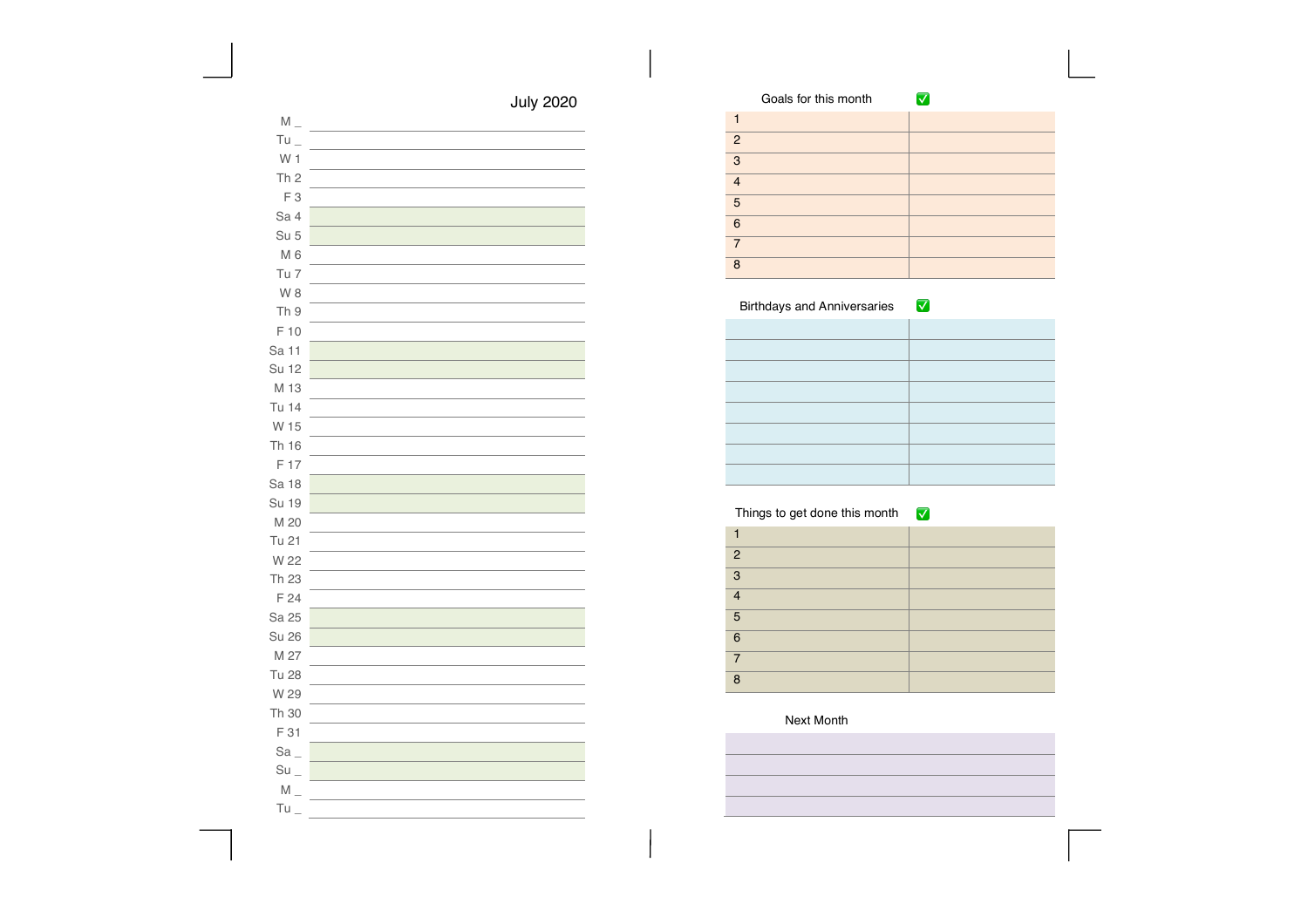# August 2020

| $M_{-}$         |  |
|-----------------|--|
| $Tu =$          |  |
| $W_{-}$         |  |
| $Th_$           |  |
| $F_{\perp}$     |  |
| Sa 1            |  |
| Su <sub>2</sub> |  |
| M <sub>3</sub>  |  |
| Tu 4            |  |
| W 5             |  |
| Th <sub>6</sub> |  |
| F7              |  |
| Sa 8            |  |
| Su 9            |  |
| M 10            |  |
| Tu 11           |  |
| W 12            |  |
| Th 13           |  |
| F 14            |  |
| Sa 15           |  |
| <b>Su 16</b>    |  |
| M 17            |  |
| <b>Tu 18</b>    |  |
| W 19            |  |
| Th 20           |  |
| F 21            |  |
| Sa 22           |  |
| Su 23           |  |
| M 24            |  |
| Tu 25           |  |
| W 26            |  |
| Th 27           |  |
| F 28            |  |
| Sa 29           |  |
| Su 30           |  |
| M 31            |  |
| Tu              |  |
|                 |  |

|                | Goals for this month |  |
|----------------|----------------------|--|
|                |                      |  |
| 2              |                      |  |
| 3              |                      |  |
| $\overline{4}$ |                      |  |
| 5              |                      |  |
| 6              |                      |  |
| 7              |                      |  |
| 8              |                      |  |

### Birthdays and Anniversaries **V**

### Things to get done this month ✅

| $\overline{2}$ |  |
|----------------|--|
| 3              |  |
| $\overline{A}$ |  |
| 5              |  |
| 6              |  |
| 7              |  |
| $\mathsf{R}$   |  |
|                |  |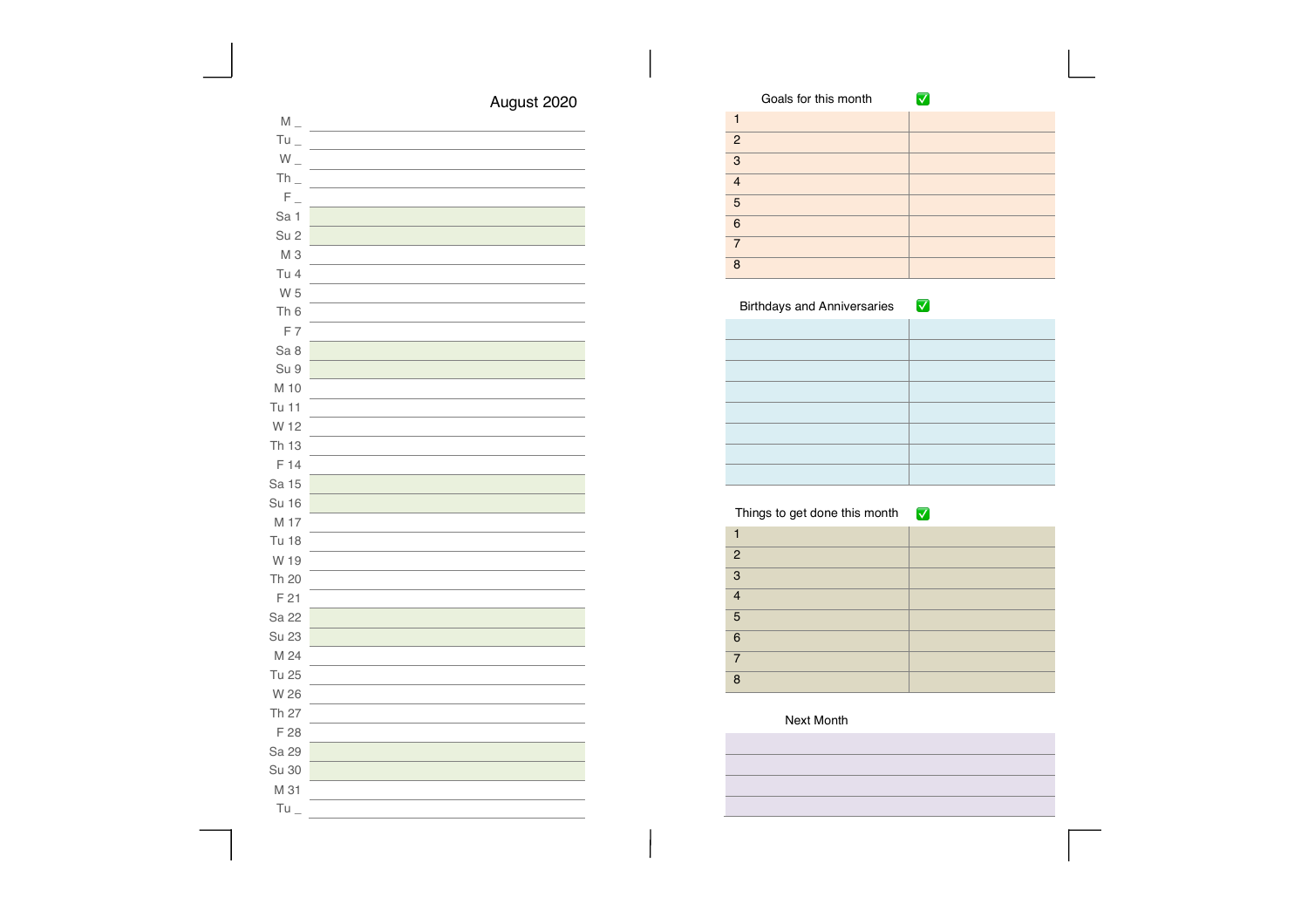# September 2020

| $M_{-}$           |  |
|-------------------|--|
| Tu 1              |  |
| W 2               |  |
| Th <sub>3</sub>   |  |
| F4                |  |
| Sa 5              |  |
| Su <sub>6</sub>   |  |
| M 7               |  |
| Tu 8              |  |
| W 9               |  |
| Th 10             |  |
| F 11              |  |
| Sa 12             |  |
| <b>Su 13</b>      |  |
| M 14              |  |
| <b>Tu 15</b>      |  |
| W 16              |  |
| Th 17             |  |
| F 18              |  |
| Sa 19             |  |
| Su 20             |  |
| M 21              |  |
| Tu 22             |  |
| W 23              |  |
| Th 24             |  |
| F 25              |  |
| Sa 26             |  |
| Su 27             |  |
| M 28              |  |
| Tu 29             |  |
| W 30              |  |
| $Th_$             |  |
| $F_{\perp}$       |  |
| Sa                |  |
| $Su$ <sub>-</sub> |  |
| $M_{-}$           |  |
| $Tu_$             |  |

|                | Goals for this month |  |
|----------------|----------------------|--|
|                |                      |  |
| 2              |                      |  |
| 3              |                      |  |
| $\overline{4}$ |                      |  |
| 5              |                      |  |
| 6              |                      |  |
| 7              |                      |  |
| $\mathsf{R}$   |                      |  |

### Birthdays and Anniversaries **V**

### Things to get done this month ✅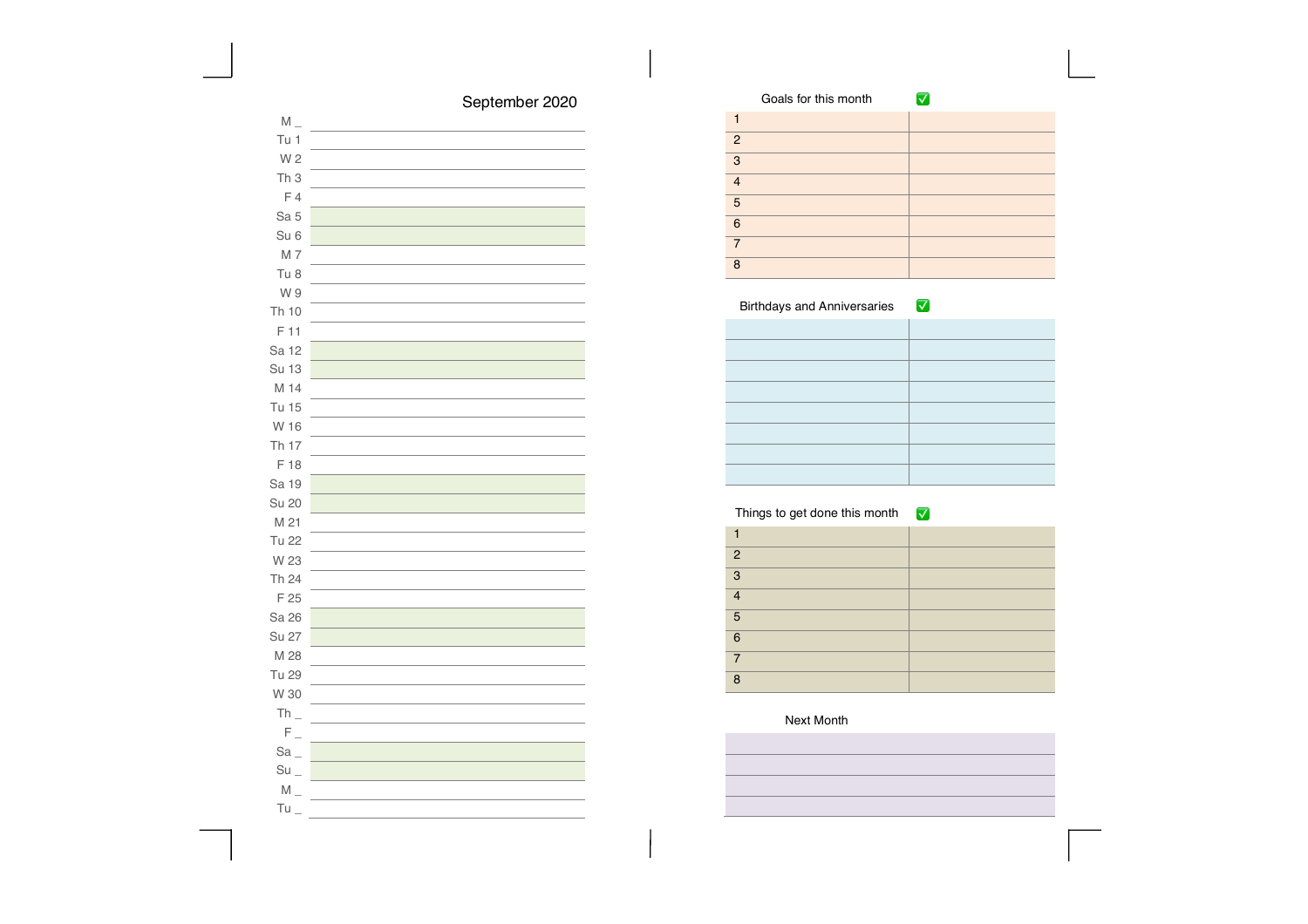## October 2020

| $M_{-}$           |  |
|-------------------|--|
| $Tu =$            |  |
| $W_{-}$           |  |
| Th <sub>1</sub>   |  |
| F <sub>2</sub>    |  |
| Sa 3              |  |
| Su 4              |  |
| M 5               |  |
| Tu <sub>6</sub>   |  |
| W 7               |  |
| Th <sub>8</sub>   |  |
| F9                |  |
| Sa 10             |  |
| Su 11             |  |
| M 12              |  |
| Tu 13             |  |
| W 14              |  |
| Th 15             |  |
| F 16              |  |
| Sa 17             |  |
| <b>Su 18</b>      |  |
| M 19              |  |
| Tu 20             |  |
| W 21              |  |
| Th 22             |  |
| F 23              |  |
| Sa 24             |  |
| Su 25             |  |
| M 26              |  |
| Tu 27             |  |
| W 28              |  |
| Th 29             |  |
| F 30              |  |
| Sa 31             |  |
| $Su$ <sub>-</sub> |  |
| $M_{-}$           |  |
| Tu                |  |

|                | Goals for this month |  |
|----------------|----------------------|--|
|                |                      |  |
| 2              |                      |  |
| 3              |                      |  |
| $\overline{4}$ |                      |  |
| 5              |                      |  |
| 6              |                      |  |
| $\overline{7}$ |                      |  |
| 8              |                      |  |

### Birthdays and Anniversaries **V**

### Things to get done this month ✅

| $\overline{2}$           |  |
|--------------------------|--|
| $\overline{3}$           |  |
| $\overline{4}$           |  |
| 5                        |  |
| $6\phantom{1}6$          |  |
| $\overline{\phantom{a}}$ |  |
| $\mathsf{R}$             |  |
|                          |  |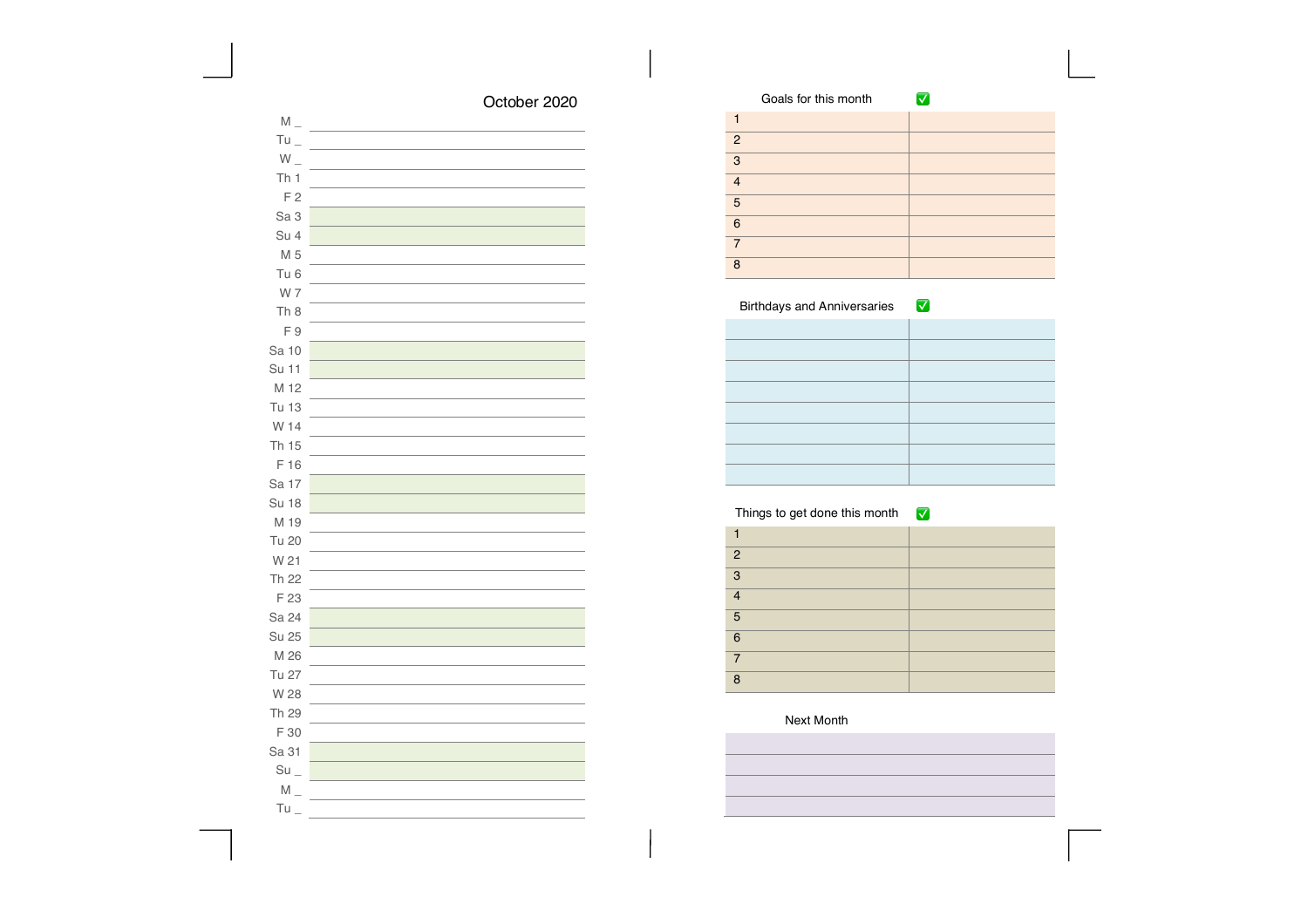| November 2020 |  |
|---------------|--|
|---------------|--|

|                | Goals for this month |  |
|----------------|----------------------|--|
|                |                      |  |
| $\overline{2}$ |                      |  |
| 3              |                      |  |
| $\overline{4}$ |                      |  |
| 5              |                      |  |
| 6              |                      |  |
| $\overline{7}$ |                      |  |
| $\mathsf{R}$   |                      |  |

### Things to get done this month ✅

| $\overline{2}$           |  |
|--------------------------|--|
| $\overline{3}$           |  |
| $\overline{4}$           |  |
| 5                        |  |
| $6\phantom{1}6$          |  |
| $\overline{\phantom{a}}$ |  |
| $\mathsf{R}$             |  |
|                          |  |